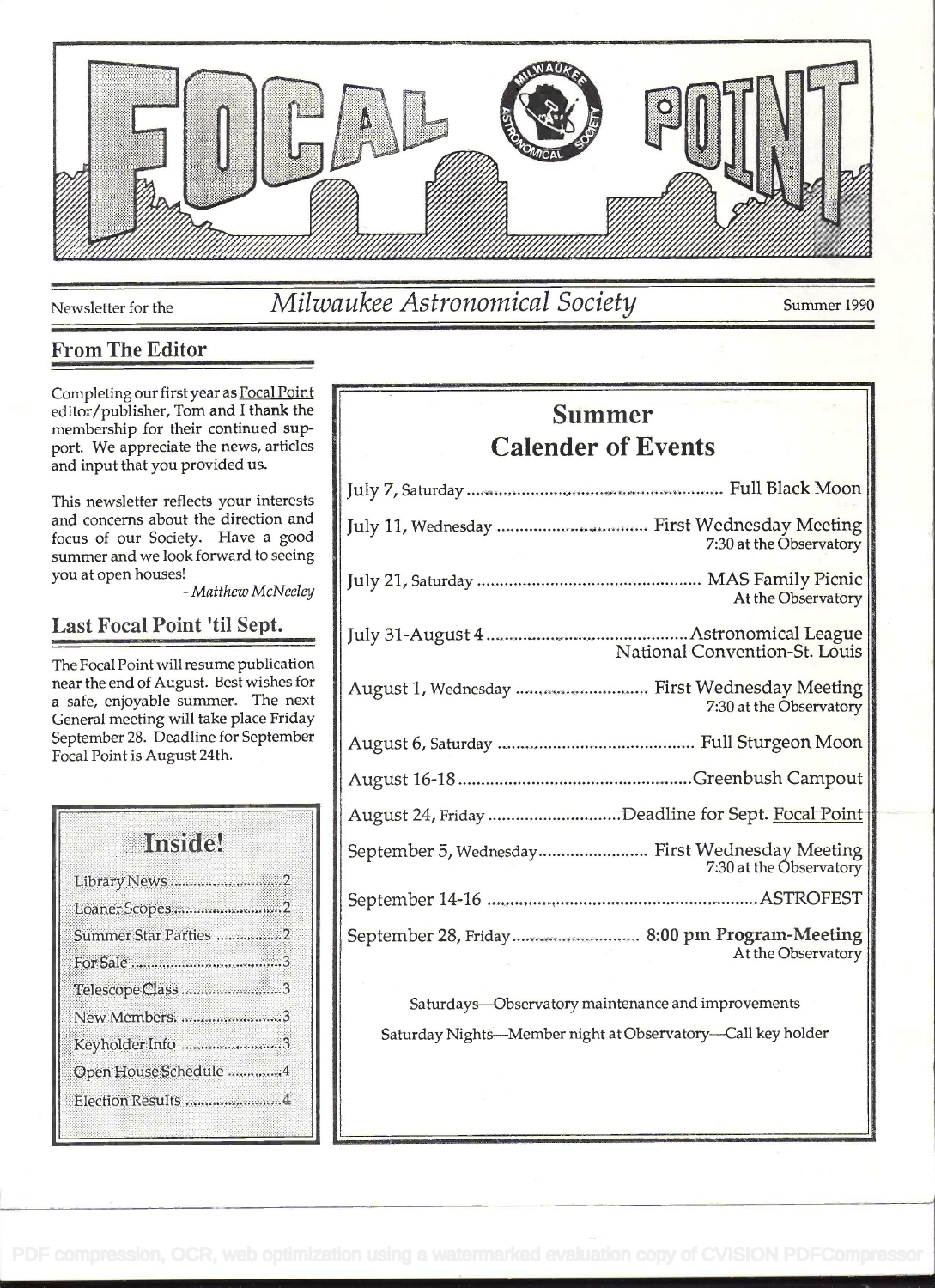Something for everyone this time - serious researcher to neophyte. Greenbush Campers are meeting Thurs-

NGC 2000.0, centennial edition, is Sinnott's updated version of J.L.E. Dreyer's classic catalog of star clusters and nebulae. Kettle Moraine, campsite #5 & 6. A

Let your fingers do the walking through Judith Lola Bausch's Sky & Telescope<br>Cumulative Index 1941 - 1985. This long-needed directory will make it much easier Bring your tent, telescope and firewood. to locate that article on (you name it!). The second is a property of the please call 1 week in advance if attend-

Gerry Samolyk donated the 1976 supplement to the General Catalog of Variable<br>Stars, 3rd edition (Kukarkin, et al.). The complete set, Vol I, II, III and four person plus vehicle registration (\$3.50 supplements, is now available at the Observatory. info, contact Paul Borchardt, 781-0169.

Stretch out in the shade and enjoy Starlight Nights, Leslie Peltier's autobiographical <br>"adventures of a stargazer"; then rise up, inspired. Harlow Shapely called him the **Astrofest!** world's greatest non-professional astronomer. Another biography, donated by<br>Tom Milner, is about Albert Einstein and is written by Abraham Pais. The title is September 14 - 16. Camp Shaw-Wa-Tom Milner, is about Albert Einstein and is written by Abraham Pais. The title is September 14 - 16. Camp Shaw-Wa-<br>Subtle is the Lord Land it includes technical treatment of theoretical physics Nas-See, Kankakee, IL. Spons 'Subtle is the Lord. . .', and it includes technical treatment of theoretical physics Nas-See, Kankakee, IL. Sponsored by<br>along with the strictly biographical material. Tom has added a few of his own Chicago Astronomical S along with the strictly biographical material. Tom has added a few of his own thoughts on the book's endpapers.<br>
ally have 20 or so MAS members and

A parting gift from John Asztalos is Povenmire's Fireballs, Meteors & Meteorites. Contact: In his usual reader-friendly style, the author shares his considerable experience in observing and photographing these phenomena.

Just starting out and wish you had a competent tour guide? We now have on hand Tinley Park, IL 60477 Tapes of the Night Sky from Astronomical Society of the Pacific. These two cassettes and handbook will lead you through four seasons of basic constellation study. Please don't keep them out all year though! Loaner Scopes

Good news for ATM's. Jim Toeller has donated many back issues of Telescope<br>Making magazine, from Vol. 1 - 16. We'll get that collection completed yet. Still For your summer observing sessions, Making magazine, from Vol. 1 - 16. We'll get that collection completed yet. Still looking for Vol. 6, 17-25, 27 and 28. don't forget about the two 8" Dobsonian

Finally, we have **Photographs from Astrofest, 1989**, donated by Sally Jo Michalko. members, the scopes accept 1.25" or 2"<br>There is a nice group shot of MAS participants which, along with the others, may evepieces. There is a nice group shot of MAS participants which, along with the others, may be found in the brown album at the back of the upper HISTORY file drawer.

Check the NEW BOOKS box when you're at the Observatory for Open Houses, possible. work parties, or Saturday night viewing. Some other items are sure to find their way out there before the summer is over.

# Award Winning Book on Hand 8200 N. Cedarburg Road Brown Deer, WI

. Abook in our library at the Observatory, Through the Telescopeby Mike Porcellino has won an Honorable Mention from the New York Academy of Sciences' 18th Annual Children's Science Book Award Program (Older Category). Congratula- South Side Location tions to Mike, who is a member of the Chicago Astronomical Society.<br>Richard Sterle

The Academy was founded in 1817, has a membership of 42,000 international The Academy was founded in fort, has a membership of 42,000 international dividend Creenfield, WI<br>Scientists including Professor Phillip Morrison ("Ring of Truth", "Ascent of Man" 543-7459 on PBS.

## Library News Greenbush - Milky Way

day through Saturday, August 16 - 18, at waning Moon will allow the overhead

that many scopes as well. Join in the fun!

PO Box 596-A

"loaner scopes". Available to all MAS

- Sally Waraczynski No deposit is required, but an agreement must be signed to cover accidental loss or damage. The loan period is from 14 - 31 days with an extension period

> North Side Location Matthew McNeeley 354-5347

8115 W. Waterford Avenue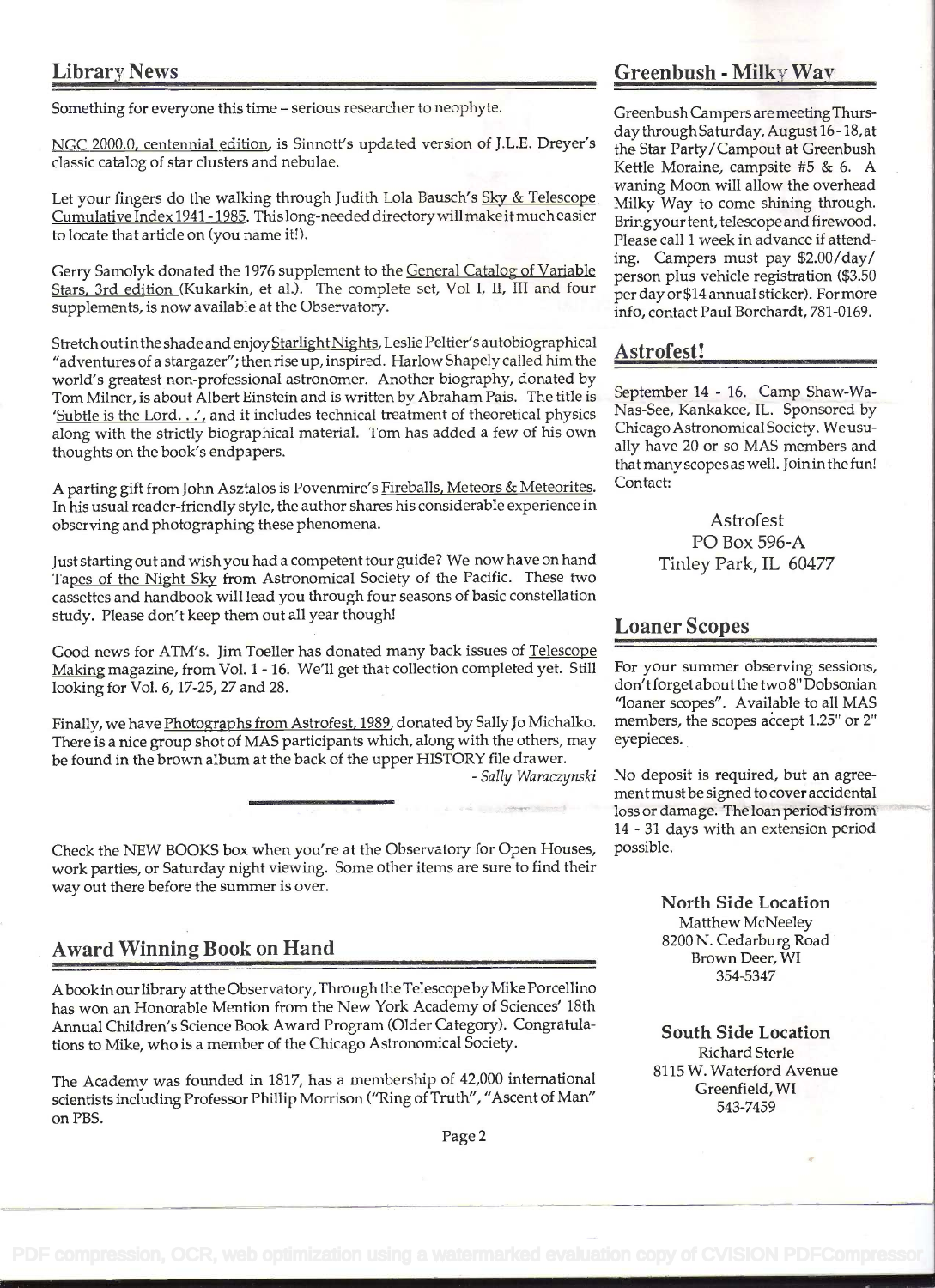### Observing Club For Sale

Pass thosewarm summernights by joining an Observing Club. It's a great way to spend an evening. The MAS offers two helpful guides: for deep sky observing, the Messier Club Observer's Handbook or fordouble stars, Burnham Club Observer's Handbook. Just sent an 8.5" x 11" SASE with \$1 postage affixed to: Lee Keith, MAS Observing Clubs Coordinator, 1239B E. Randolph Ct., Milwaukee, WI 53212. They contain a wealth of information, hints and detailed maps to help find the more elusive objects. And best of all, they're FREE! After observing and recording the objects in the list, you will receive a certificate from the Astronomical League.

### Telescope Building Class

Peter Smitka will again offer a telescope making class in the winter of '90-'91 if there is enough interest. For details, contact him at 785-0926.

### Kudos for Karen

The Board and members thank Karen Wesner (Keith) for her three years service as secretary. Karen's diligent work on the MAS policy statements is especially appreciated.

### New Members

The following new members were recently announced by the MAS Board:

> - Beth, Neal and Nicole - Milwaukee

Leo KohlmannReason and Claire, Hope and Mike. - Milwaukee

Richard E. Friedman - Chicago

Welcome! When you see these members at meetings and other MAS funcfions, introduceyourselfand make them feel a part of the group

Novak 2" hexagonal focuser with 1.25" adapter, \$45.00. Call Rick Moskow at 691-1088.

32 mm Teleview Plossl \$60.00. Call Matthew McNeeley at 354-5347.

### Fast Film Available

2415 Tech Pan film now available! Hypered, 36 exp. \$7.25 ea or will hyper your own. For details: Paul Borchardt 781-0169

# Coming Events

Astronomical League National Convention on July 31 - August 4, 1990,on the campus ofWashington University in St. Louis.

For more information, refer to the May Reflector, or write to: Stephen Best, 6943 Amherst, St. Louis, MO 63130.

### Yip-Ee-Yi-Yoo!

Texas StarParty, May 1990: Peter Smitka was awarded a certificate of merit for telescope design for his new 18.5" Dobsonian. Are we surprised?

Congratulations Pete!

# Daniel R. Reindl and Family Standing Ovation

Leroy Simandi was presented with his plaque at the May meeting in appreciation of his twenty years of service to the Society as Newsletter Editor.

Thanks Leroy, and Florence too.

# **Saturday Nite** . Keyholders

| June 30          | Peter Smitka<br>785-0926            |
|------------------|-------------------------------------|
| July 7           | Virgil Tangney<br>327-7976          |
| July 14          | James Toeller<br>352-7144           |
| July 21          | Richard Wiesen<br>781-4786          |
| $\text{July }28$ | Paul Borchardt<br>781-0169          |
| August 4         | <b>Greg Cieslak</b><br>744-5703     |
| August 11        | <b>Brian Ganiere</b><br>272-4649    |
| August 18        | <b>Chris Hesseltine</b><br>482-4515 |
| <b>August 25</b> | Lee Keith<br>961-8752               |
| September 1      | <b>Dan Koehler</b><br>662-2987      |
| September 8      | John Pfannerstill<br>475-6494       |
| September 15     | <b>Terry Ross</b><br>784-2093       |

### Dues Coming Due

Renewal form in September Focal Point and opportunity to order magazines, calenders, etc.

- \$40 Regular members (16 and over)
- \$40 Family Plan (members plus \$1 ea. additional person)
- \$25 Juniors (under 16 as of September 1, 1990) \$30 - Non Residents